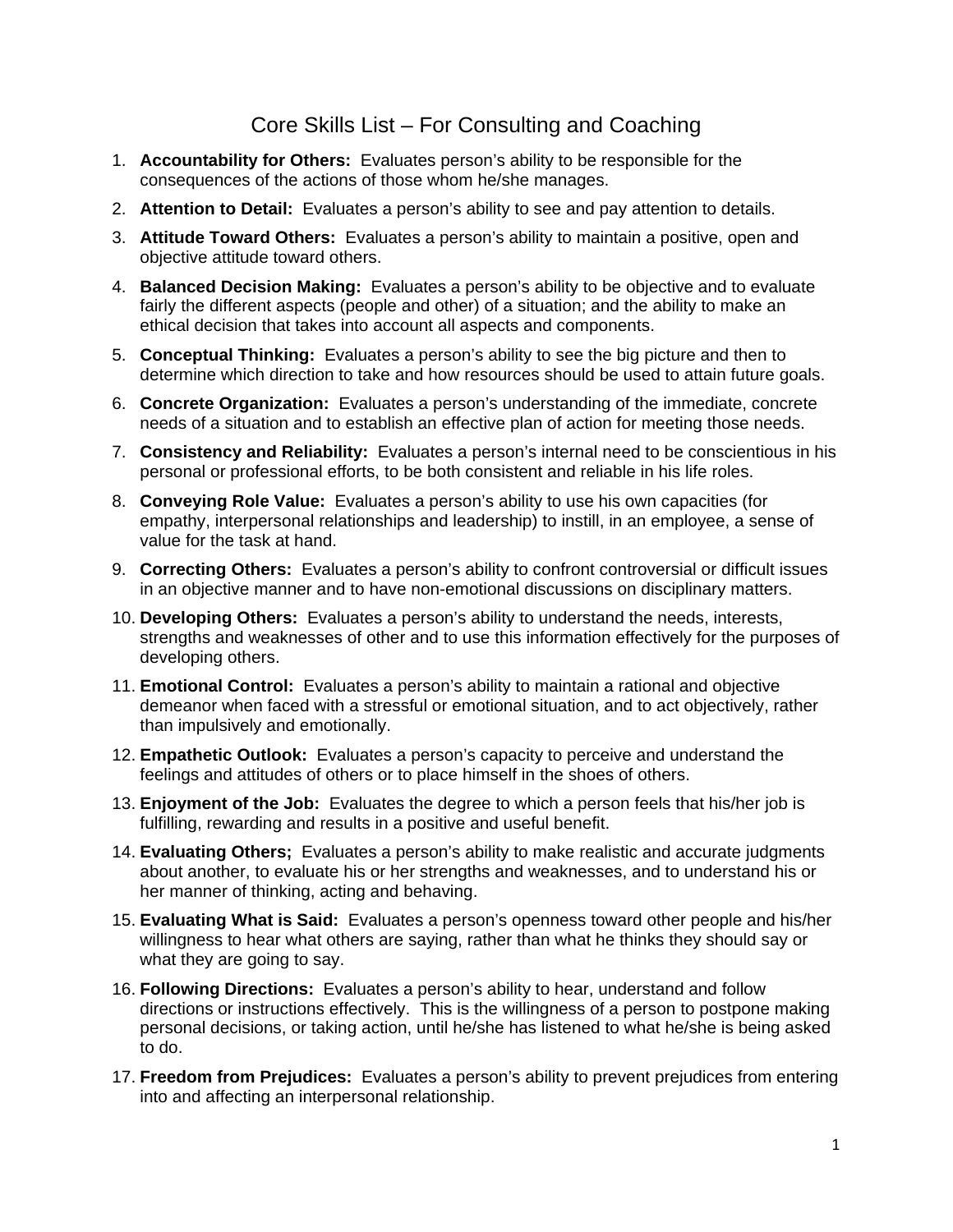- 18. **Gaining Commitment:** Evaluates a person's ability to develop and invoke a self motivating attitude in his employees or coworkers in their pursuit of their goals.
- 19. **Handling Rejection:** Evaluates a person's ability to avoid taking rejection or criticism in an overly personal manner.
- 20. **Handling Stress:** Evaluates a person's ability to balance and defuse inner tensions and stresses, which if allowed to build up, might interfere with his/her ability to perform up to his potential.
- 21. **Initiative:** Evaluates a person's ability to direct his/her energy toward the completion of a goal without an external catalyst.
- 22. **Integrative Ability:** Evaluates a person's ability to identify the elements of a problem situation, to understand which components are critical and to decide what to do.
- 23. **Internal Self Control:** Evaluates a person's ability to remain rational and objective when faced with a stressful and emotional situation.
- 24. **Intuitive Decision Making:** Evaluates a person's ability to accurately compile intuitive perceptions about a situation into a decision or action.
- 25. **Job Ethic:** Evaluates a person's personal commitment to the execution of a specific task.
- 26. **Leading Others:** Evaluates a person's ability to organize and to motivate people into getting things accomplished in a way that makes everyone feel a sense of order and direction.
- 27. **Long Range Planning:** Evaluates a person's ability to identify and to evaluate resources and to plan for their utilization throughout the execution of comprehensive, long-range projects.
- 28. **Material Possessions:** Evaluates the importance of money or material possessions to a person's motivations.
- 29. **Meeting Standards:** Evaluates a person's ability to see and to understand the standard requirements for a job and evaluates his commitment to meeting them.
- 30. **Monitoring Others:** Evaluates a person's ability to focus on the actions and decisions of others in a practical and pragmatic way in order to identify both successes and mistakes.
- 31. **Persistence:** Evaluates a person's ability to stay on course in times of difficulty.
- 32. **Personal Accountability:** Evaluates a person's ability to be responsible for the consequences of his own decision and actions and not shift the focus or blame for poor performance to somewhere else or on others.
- 33. **Personal Drive:** Evaluates how strongly a person feels the need to achieve, to accomplish, or to complete his/her work.
- 34. **Personal Relationships:** Evaluates how motivated a person is in forming personal relationships with the people with whom he works.
- 35. **Persuading Others:** Evaluates a person's ability to present his/her viewpoint in such a way that it is accepted by others.
- 36. **Practical Thinking:** Evaluates a person's ability to realistically identify problems and solutions in practical terms, rather than in theoretical or conceptual terms.
- 37. **Proactive Thinking:** Evaluates a person's ability to determine the future implications of current decisions and actions.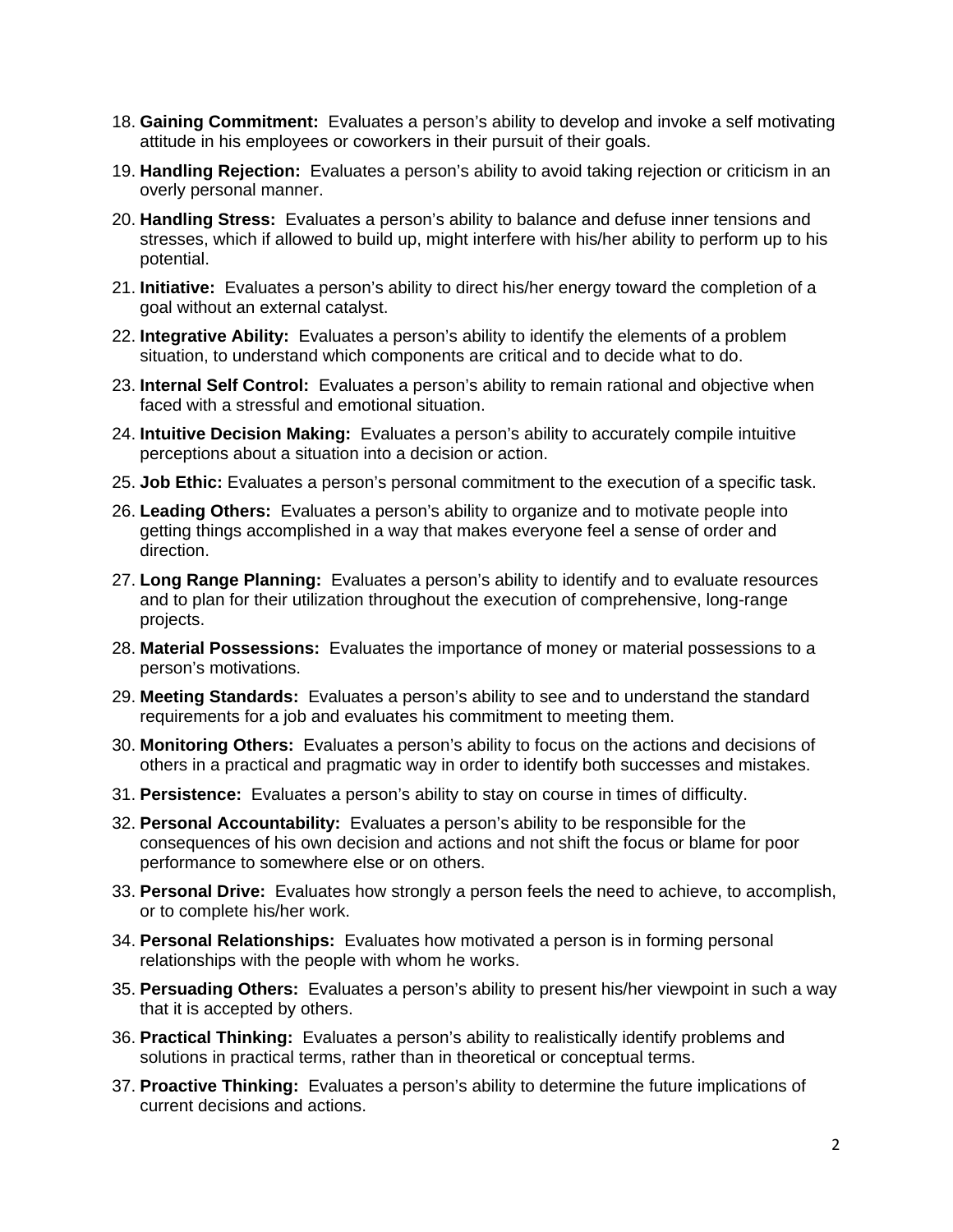- 38. **Problem Solving:** Evaluates a person's ability to identify alternative solutions to a problem and to select the best option.
- 39. **Project and Goal Focus:** Evaluates a person's ability to stay on target regardless of circumstances.
- 40. **Project Scheduling:** Evaluates a person's ability to understand the proper allocation of resources for the purpose of getting things done within a defined timeframe.
- 41. **Quality Orientation:** Evaluates a person's affinity for seeing details, grading them against a preset standard (either his/her own or externally assigned), and identifying flaws.
- 42. **Realistic Expectations:** Evaluates whether a person's expectations (in either quality of production or quality of performance) of others can realistically be met.
- 43. **Realistic Goal Setting for Others:** Evaluates a person's ability to set goals for others that can be achieved by using the available resources and operating within a projected timeframe.
- 44. **Realistic Personal Goal Setting:** Evaluates a person's ability to set goals for himself/herself that can be achieved using available resources and operating within a projected timeframe.
- 45. **Relating to Others:** Evaluates a person's ability to coordinate personal insights and knowledge of others into effective interactions.
- 46. **Respect for Policies:** Evaluates a person's appreciation for the value of conducting business affairs according to the intent of company policies and standards.
- 47. **Respect for Property:** Evaluates a person's ability to see and appreciate the value of protecting and using company property correctly.
- 48. **Results Orientation:** Evaluates a person's ability to identify the actions necessary to complete tasks and to obtain results.
- 49. **Role Awareness:** Evaluates a person's ability to be aware of his/her role in the world or within a given environment, as well as understanding expectations on how those expectations are to be met.
- 50. **Role Confidence:** Evaluates a person's ability to develop and to maintain an inner strength based on the belief that he/she will succeed.
- 51. **Self Assessment:** Evaluates a person's ability to identify his personal management strengths and weaknesses practically and objectively.
- 52. **Self Confidence:** Evaluates a person's ability to develop and to maintain inner strength based on the desire to succeed and on his belief that he possesses the capabilities to succeed.
- 53. **Self Direction:** Evaluates a person's internal drive to excel in and believe in his/her chosen path.
- 54. **Self Improvement:** Evaluates a person's motivation to improve himself/herself.
- 55. **Self Management:** Evaluates a person's ability to manage himself/herself and develop his/her own abilities.
- 56. **Sense of Belonging:** Evaluates the importance of feeling like part of a team or a member of a group for the person's motivation.